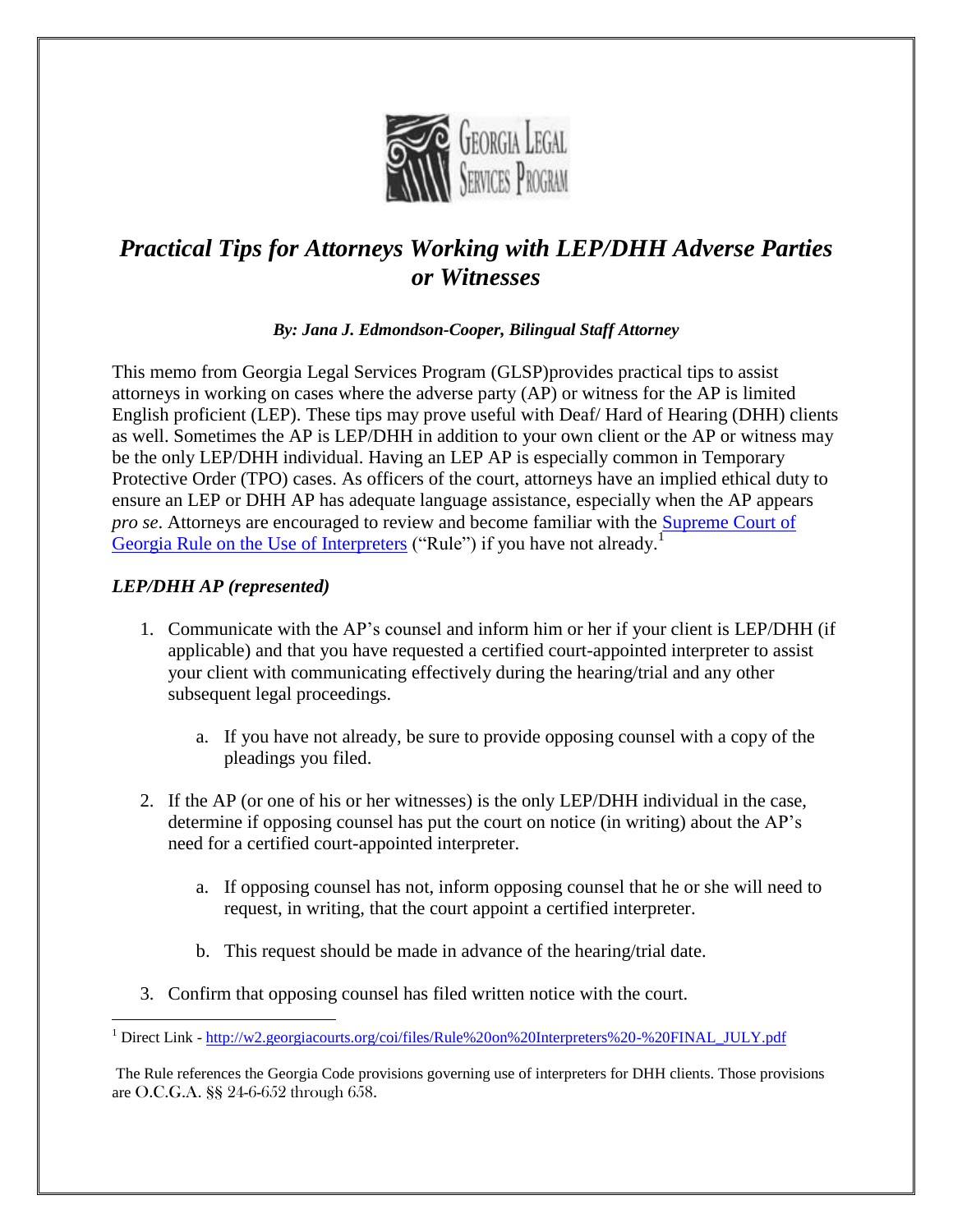- 4. If the AP's counsel, for any reason, refuses to request an interpreter for his or her LEP/DHH client and/or witnesses, then you should file GLSP's [Motion for Certified](http://www.georgiaadvocates.org/gojc/library/folder.478604-Pleadings)  [Interpreter and Supporting Brief](http://www.georgiaadvocates.org/gojc/library/folder.478604-Pleadings) requesting an interpreter be appointed to the case.<sup>2</sup>
	- a. In your motion, you should request the court to examine the LEP individual and make an official determination on the record about the need for an interpreter. *Rule, Appendix A(II)(A)-(B)*
	- b. In your motion you should explain why it is critical and necessary that the LEP/DHH opposing party or witness have the assistance of a court-appointed, certified interpreter. ( i.e., due process concerns, perjury issues ) Practically, you want the AP to know what is going on and what is ordered by the court.
	- c. Additionally, you should explain to the court that it will be detrimental to the LEP/DHH party and your own client if the court denies appointing a certified interpreter. ( i.e., due process concerns) *This is regardless of whether your client is LEP/DHH.*
	- d. **Remember**: in cases filed under the Family Violence Act (**O.C.G.A. § 19-13-1** *et seq***.),** perhaps petitions for protective orders, Georgia law is clear that both the Petitioner, Respondent and/or any witnesses who are LEP are entitled to a courtappointed foreign or sign language interpreter free of charge. *O.C.G.A.* **§** *15-6- 77(e)(4).<sup>3</sup>*
- 5. Upon request, or *sua sponte*, the decision maker (usually the judge presiding over the case) should voir dire the AP or witness to determine his/her level of English comprehension. To make that determination, the decision maker should normally include questions on the following:
	- a. Identification (e.g., name, address, DOB, place of birth)
	- b. Active Vocabulary
		- i. "*How did you come to the proceeding today?*"
		- ii. *"What kind of work do you do?"*
		- iii. *"Describe what you see in the room."*
		- iv. *"What have you eaten today?"*
		- v. **Questions should be phrased to avoid "yes" or "no" replies.**
	- c. The civil or criminal proceeding

<sup>3</sup> For DHH clients, *see*, O.C.G.A. §§ 24-6-652 through 658.



 $\overline{a}$ 

<sup>&</sup>lt;sup>2</sup> GLSP has two motions. One for domestic violence cases brought under Georgia's Family Violence Act and another for all other types of civil cases in state courts.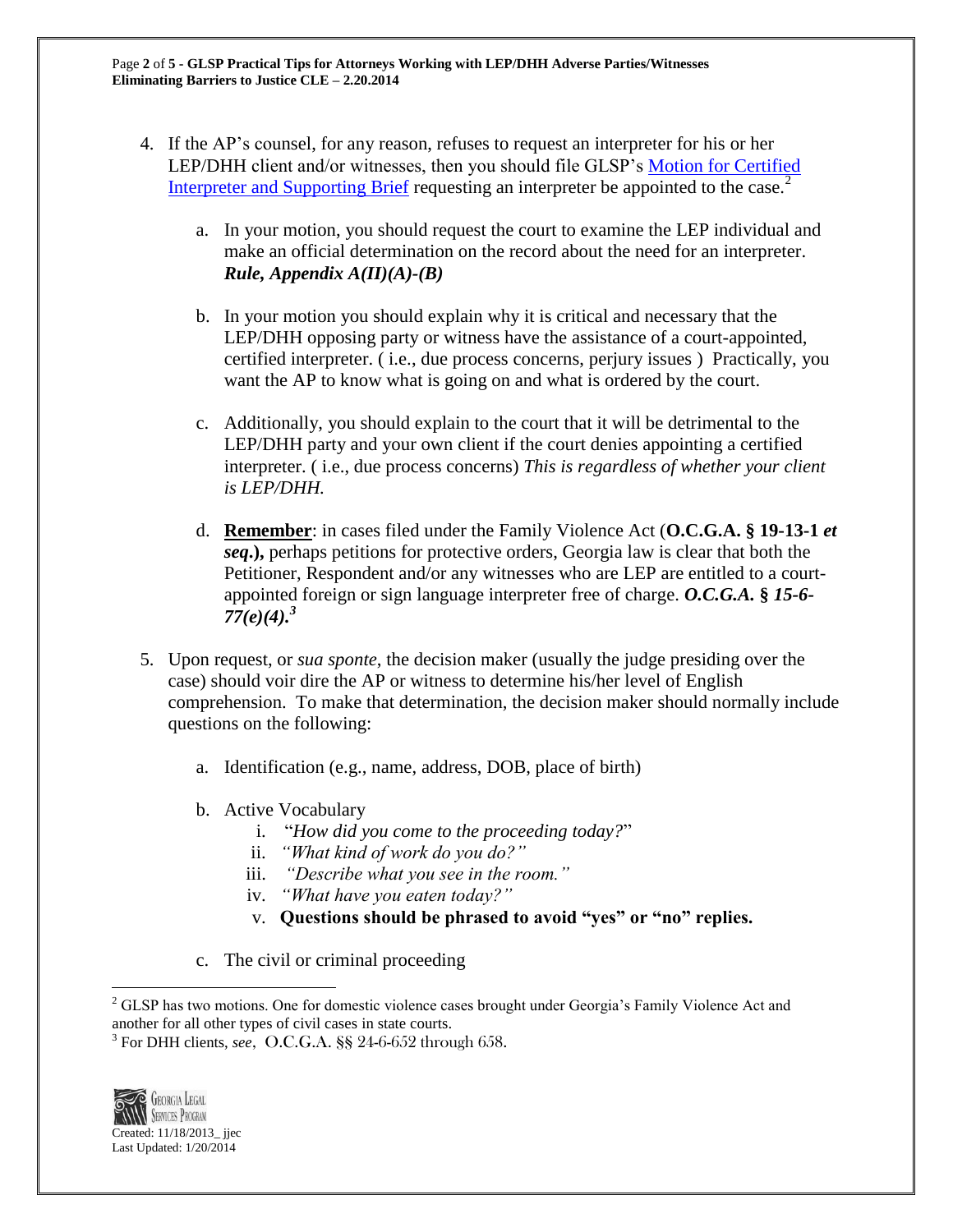- i. *"What is your understanding of the nature of the charge or the type of proceeding we are having today?*"
- ii. *"What is the purpose of the proceedings?"*
- iii. *"What is your understanding of my role as the judge?*"
- iv. *"What is your understanding of the legal rights you have as a party or defendant in this case?"*
- v. *"What is your understanding of your responsibilities as a witness in this case?* "

*Rule, Appendix A (II)(C).*

*NOTE: In some instances, the decision-maker may skip the voir dire process and appoint the interpreter based solely on counsel's written request. The Rule does not mandate the court to voir dire the LEP/DHH individual. The Rule states that the court "should" do so.*

#### *NOTE: The fact that an individual speaks or understands some English does not preclude the individual from the right to have an interpreter appointed by the court.*

- d. After examination the decision maker should state his or her conclusion on the record, and the file in the case should be clearly marked and data entered electronically when appropriate by personnel to ensure that an interpreter will be present when needed in any subsequent proceeding.  *Rule, Appendix A (II)(D).*
- e. If after a diligent search by the court a certified or other licensed interpreter cannot be found or is unavailable, the Court should weigh the necessity of having the proceeding at that time without a licensed interpreter or with an unlicensed interpreter against continuing the proceeding to a later date when a qualified, licensed interpreter is available.
- f. If the court determines that the use of a non-licensed interpreter is warranted then:
	- i. Make an objection on the record and request that the case be continued until a qualified, licensed interpreter is appointed to the case.
	- ii. If the objection is overruled, refer the court to the Georgia Commission on Interpreters' [Instructions for Use of a Non-Licensed Interpreter.](http://w2.georgiacourts.org/coi/files/model%20form(1).doc)<sup>4</sup>
	- iii. At the end of the proceeding, move that a certified or other licensed interpreter be appointed for any future legal proceedings.

## *NOTE: Be sure to always keep a copy of the [Interpreter's Oath](http://w2.georgiacourts.org/coi/index.php?option=com_content&view=article&id=58&Itemid=75)<sup>5</sup> in your case file.*

<sup>&</sup>lt;sup>5</sup> Direct Link - [http://w2.georgiacourts.org/coi/index.php?option=com\\_content&view=article&id=58&Itemid=75](http://w2.georgiacourts.org/coi/index.php?option=com_content&view=article&id=58&Itemid=75)



 $\overline{a}$ 

<sup>4</sup> Direct Link - [http://w2.georgiacourts.org/coi/files/model%20form\(1\).doc](http://w2.georgiacourts.org/coi/files/model%20form(1).doc)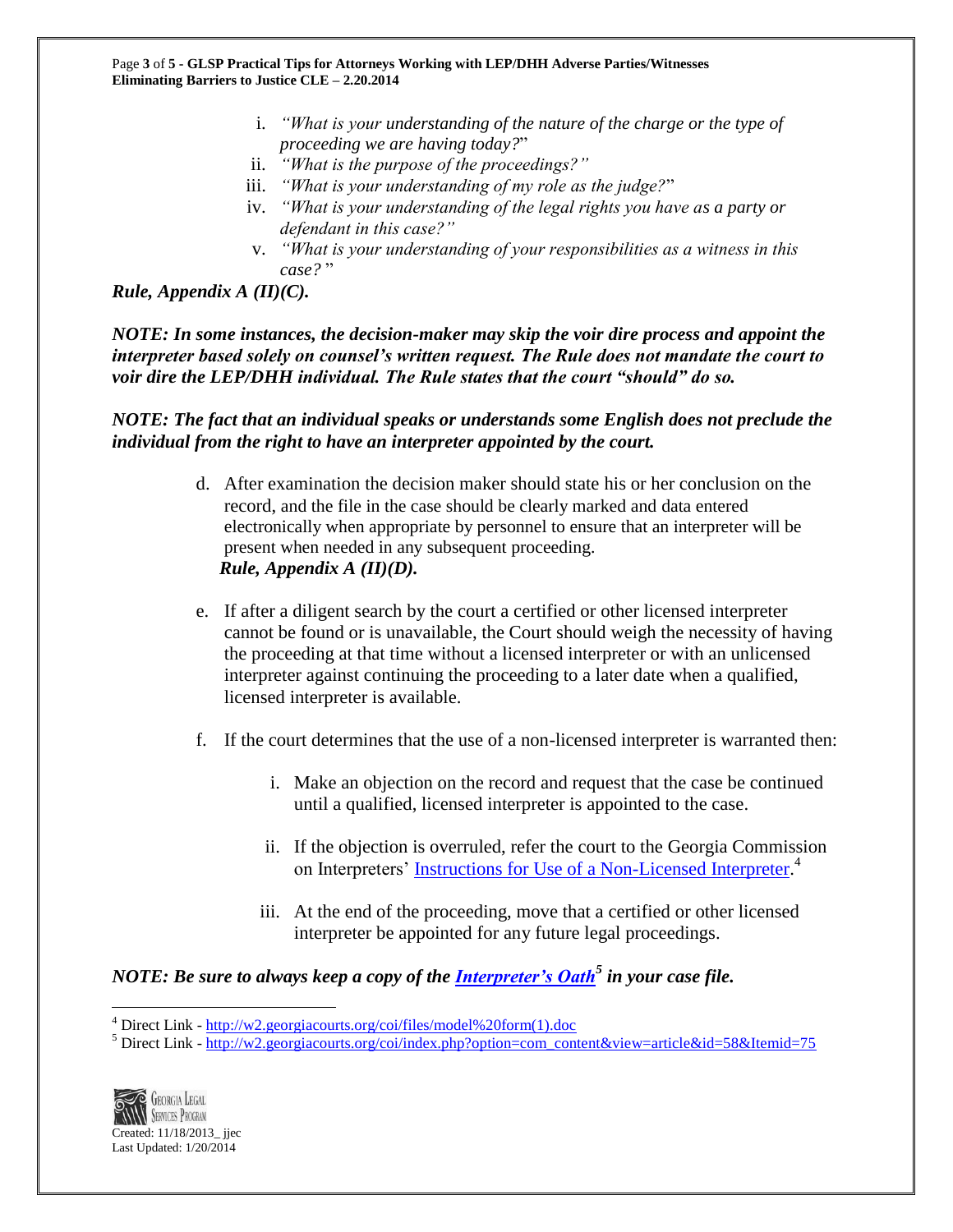*Do you solemnly swear or affirm that you will faithfully interpret from (state the language) into English and from English into (state the language) the proceedings before this court in an accurate manner to the best of your skill and knowledge?*

- g. If the decision maker concludes that the no interpreter is needed, but that decision is clearly incorrect:
	- i. Object to the court's decision to preserve the issue on appeal.
	- ii. Renew that objection throughout the proceeding as appropriate.

#### *LEP/DHH AP ( pro se)*

- 1. Immediately file GLSP's Motion for Certified Interpreter and Supporting Brief.
	- a. If you are unable to communicate with the AP prior to the hearing, be sure to request in writing that the court examine the AP to determine if a certified interpreter is needed.
	- b. Refer to *LEP/DHH AP (represented) Section 5* above.
	- c. **Remember**: In cases filed under the Family Violence Act, **O.C.G.A. § 19-13-1,**  *et seq***.),** perhaps petitions for protective orders, Georgia law is clear that both the Petitioner, Respondent and/or any witnesses who are LEP are entitled to courtappointed foreign or sign language interpreter free of charge. *O.C.G.A 15-6- 77(e)(4).*
- 2. At the hearing, the AP may refuse to use the court-appointed interpreter for various reasons, including but not limited to,:
	- a. She or he does not identify as LEP/DHH and does believe she or he needs the assistance of an interpreter.
	- b. She or he does not understand the interpreter is *neutral,* appointed by the court, because the opposing attorney made the request on the LEP/DHH individual's behalf.



 $\overline{a}$